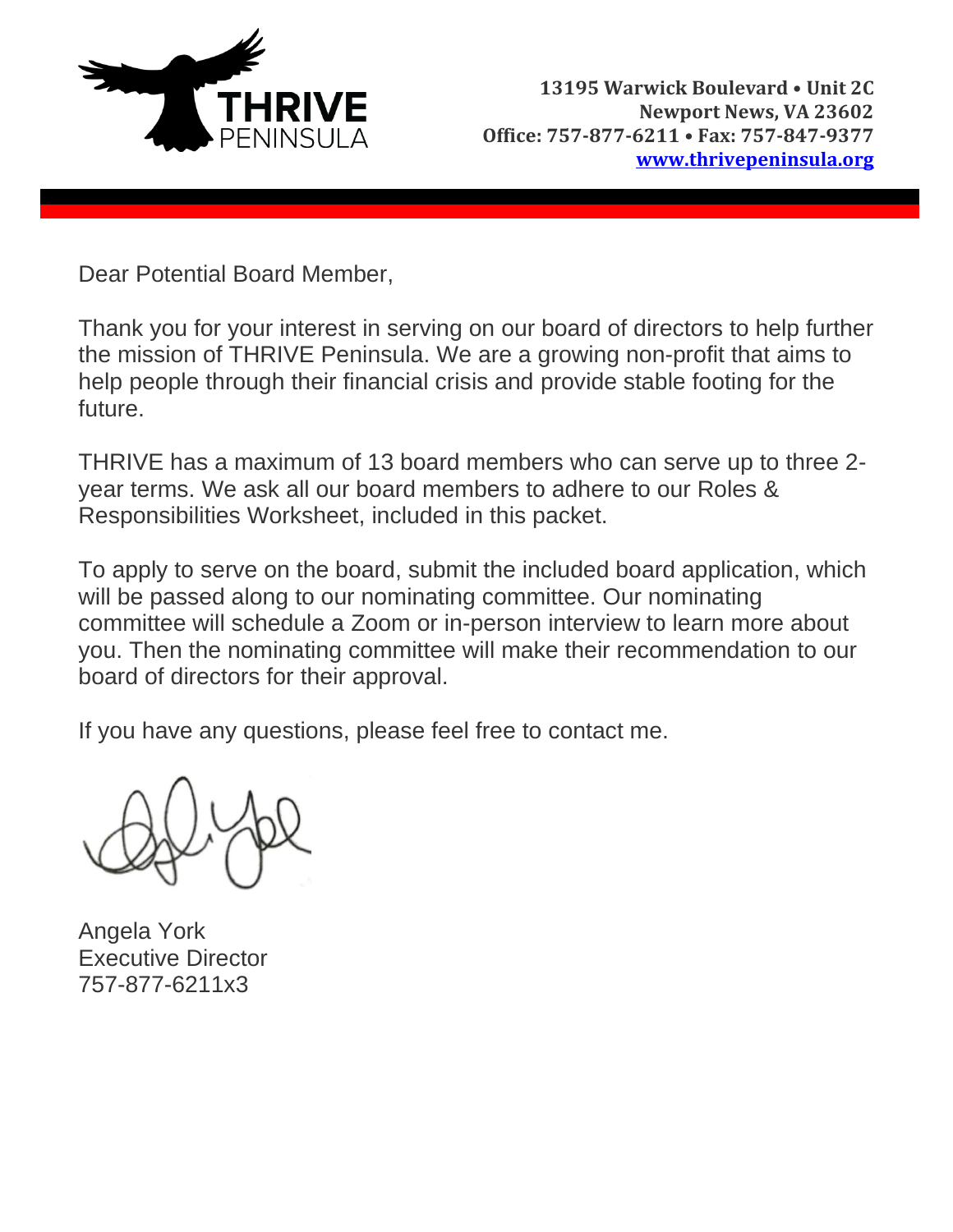## **ROLES AND RESPONSIBILITIES OF BOARD MEMBERS**

**Congratulations!** Welcome to the Board of Directors of THRIVE Peninsula. Whether you are a veteran Board member or new to our Board, you have taken on a very important job. What you do as a Board member will have an enormous impact on the mission we serve for many years to come.

Your responsibilities as a Board member are:

## **1. Understand and promote the mission and services of THRIVE.**

- 2. **Meet the needs of the people we serve.** The only reason we exist as a nonprofit organization is to serve our community. So, every decision we make as Board members should be…"how does this serve our mission better?"
- 3. **Set policies that guide our organization.** The primary responsibility of the Board is to set policies for our organization. A policy is defined as a particular course of action planned by the Board to guide and determine present and future decisions. This will ensure that THRIVE is run effectively, legally and ethically. These policies will act as the foundation for the Executive Director – who is responsible for implementing the policies and managing the organization in accordance with them.
- 4. **Write a plan outlining the long-range strategic goals for the growth and development of THRIVE.** Board members will be aware of the needs in the community and determine the numbers and types of programs and services that THRIVE can provide to meet these needs.
- 5. **Ensure that THRIVE has adequate financial resources and that they are used responsibly.** As a Board member, you will be an integral part of the fund development activities necessary to insure that all THRIVE programs and services have adequate funding to meet all mission goals.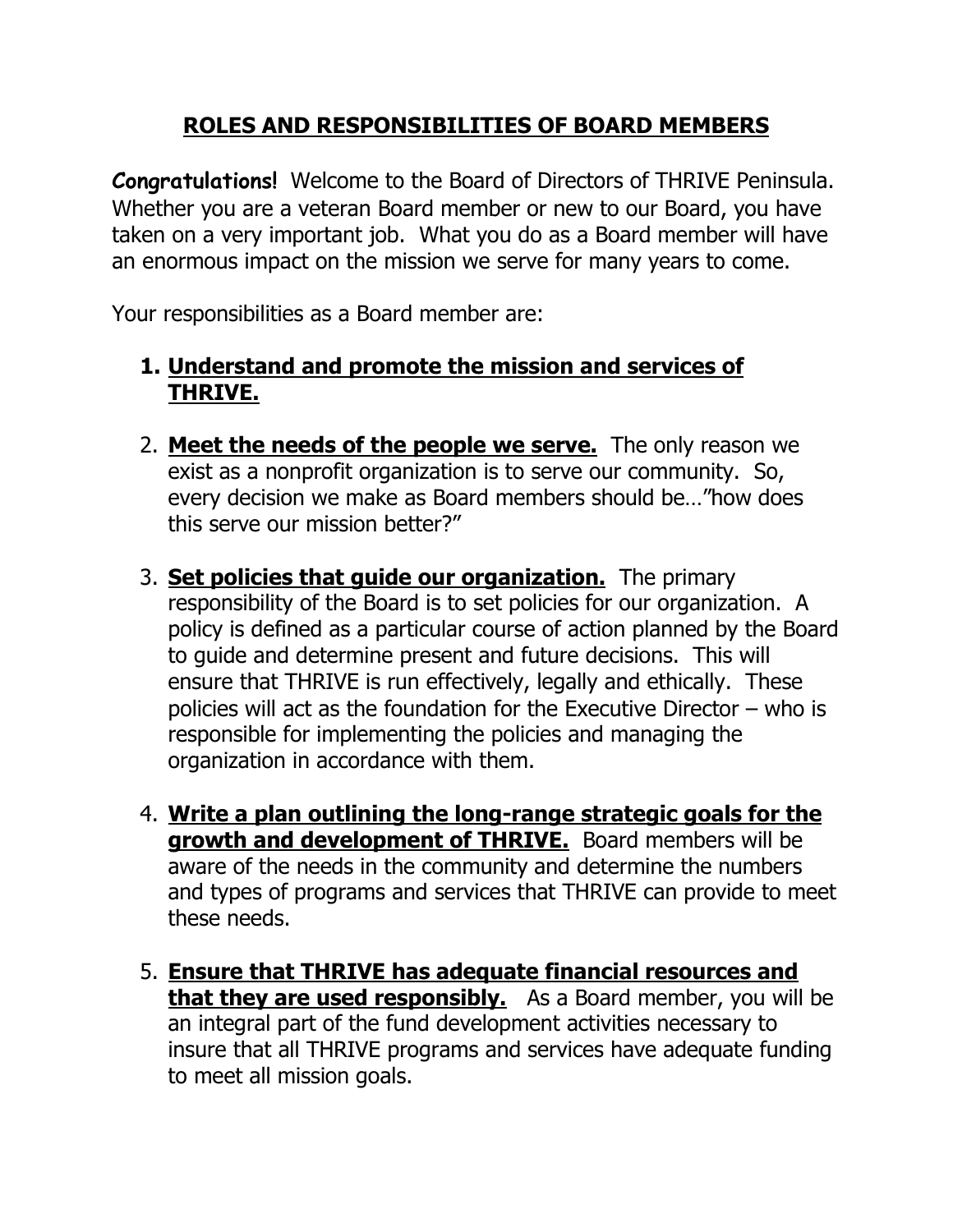- 6. **Participate as a donor, giving an appropriate (for them) financial donation every year**. All THRIVE Board members are asked to make a financial contribution and to help to raise the funds for the organization
- 7. **Volunteer or shadow a volunteer on site at THRIVE at least once per year in a position that directly works with clients.**
- **8. Network with friends and business associates to educate them about THRIVE and invite them to fundraising events.**
- **9. Attend an annual Board Member retreat.**

## **10.To the extent possible, support other community organizations which are providing support for THRIVE.**

**11. Participate actively at Board meetings and be a part of at least one committee.** As a member of the Board, you are expected to attend meetings in accordance with the Bylaws of the organization.

In signing this document, I understand that no quotas are being set, and that no rigid standards of measurement and achievement are being formed. Every Board member is making a statement of faith with every other Board member. We trust each other to carry out the above Roles and Responsibilities agreement to the best of our ability.